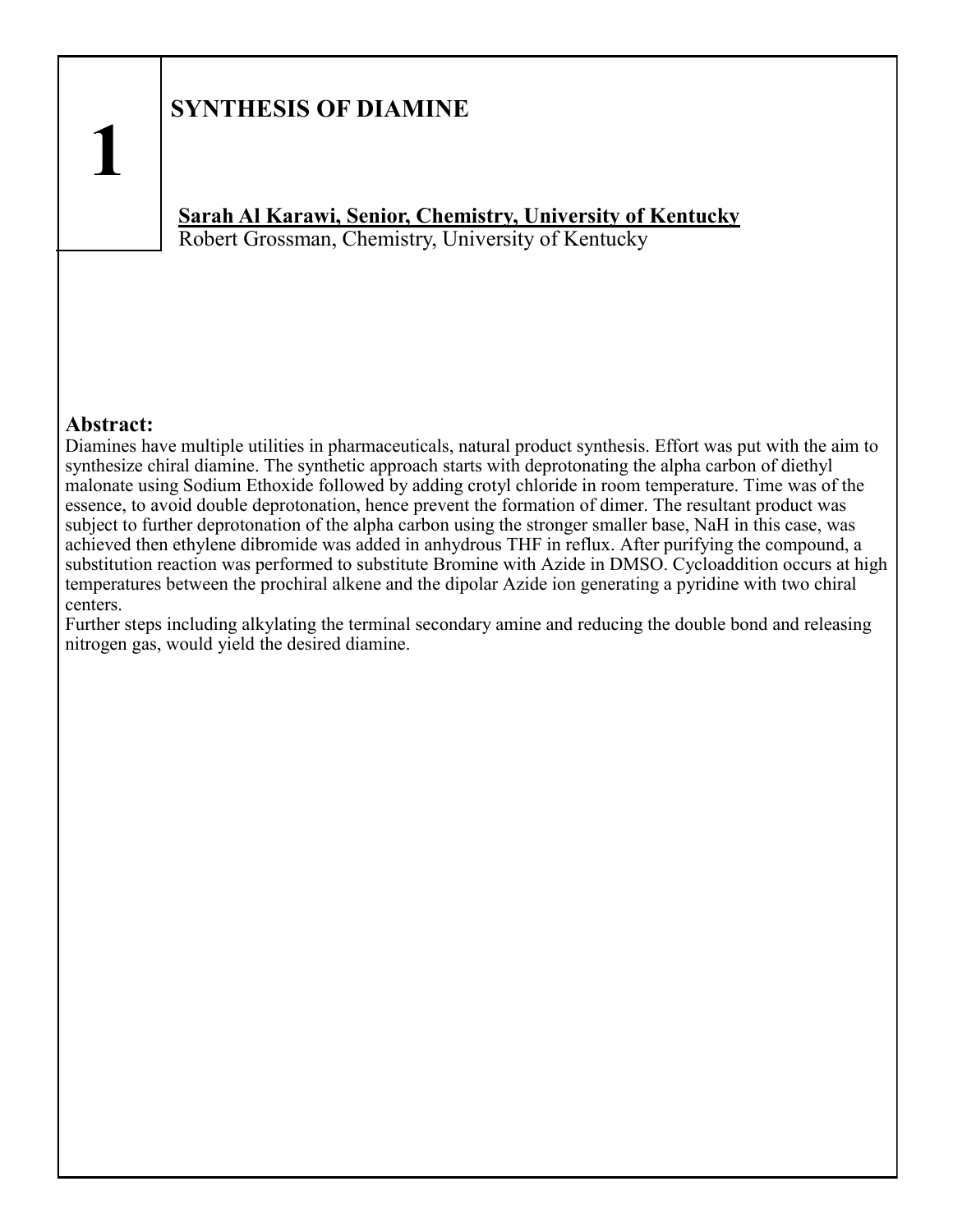## **COMPARISON OF THE PLANT PROTEIN ANALOG "BEYOND MEAT" HAMBURGER TO A TRADITIONAL MEAT BASED HAMBURGER**

**Nathan Britt, Senior, Psychology, Eastern Kentucky University** Li Li Zyzak, Chemistry, Eastern Kentucky University

#### **Abstract:**

Global concerns related to the continued availability of animal-based protein sources, in addition to the awareness of consumers for healthier and less-global climate impact food sources, have driven the introduction of plant-based meat products in the marketplace. Some of the challenges in winning over more consumers relates to the taste of these non-animal based products. Can companies really make a plant-based chicken or beef product taste as good as the animal-based version? In our lab, we investigate the chemical compounds in foods and beverages that are responsible for the taste and aroma. By leveraging the technique of Gas Chromatography – Olfactometry (GC-O), we can identify the volatile compounds which are strongly contributing to the aroma of a food product. This approach enables us to focus on the most relevant compounds in our Gas Chromatography – Mass Spectrometry (GC-MS) analysis while not ignoring the nonodor impactful volatiles which can sometimes give additional information about a food product. During our work, we used GC-O and GC-MS to identify and differentiate the volatiles of various plant-based hamburgers compared to a traditional beef hamburger. In addition, we performed sensory analysis of the hamburgers prior to analysis. Next, we used Principal Component Analysis (PCA) to help us identify differentiating volatiles between these various hamburgers. PCA was a valuable tool in accessing the volatile profile and could easily distinguish the five different products. The observation plot within the PCA data showed that Beyond Meat hamburger was closest to the traditional beef hamburger. This data supported our sensory analysis. In addition, the PCA biplot was beneficial with identifying compounds which correlated with each of the four plant-based hamburgers. This data provides an explanation of the sensory differences between the products and also provides a roadmap for making the plant-based hamburgers closer to a traditional beef hamburger.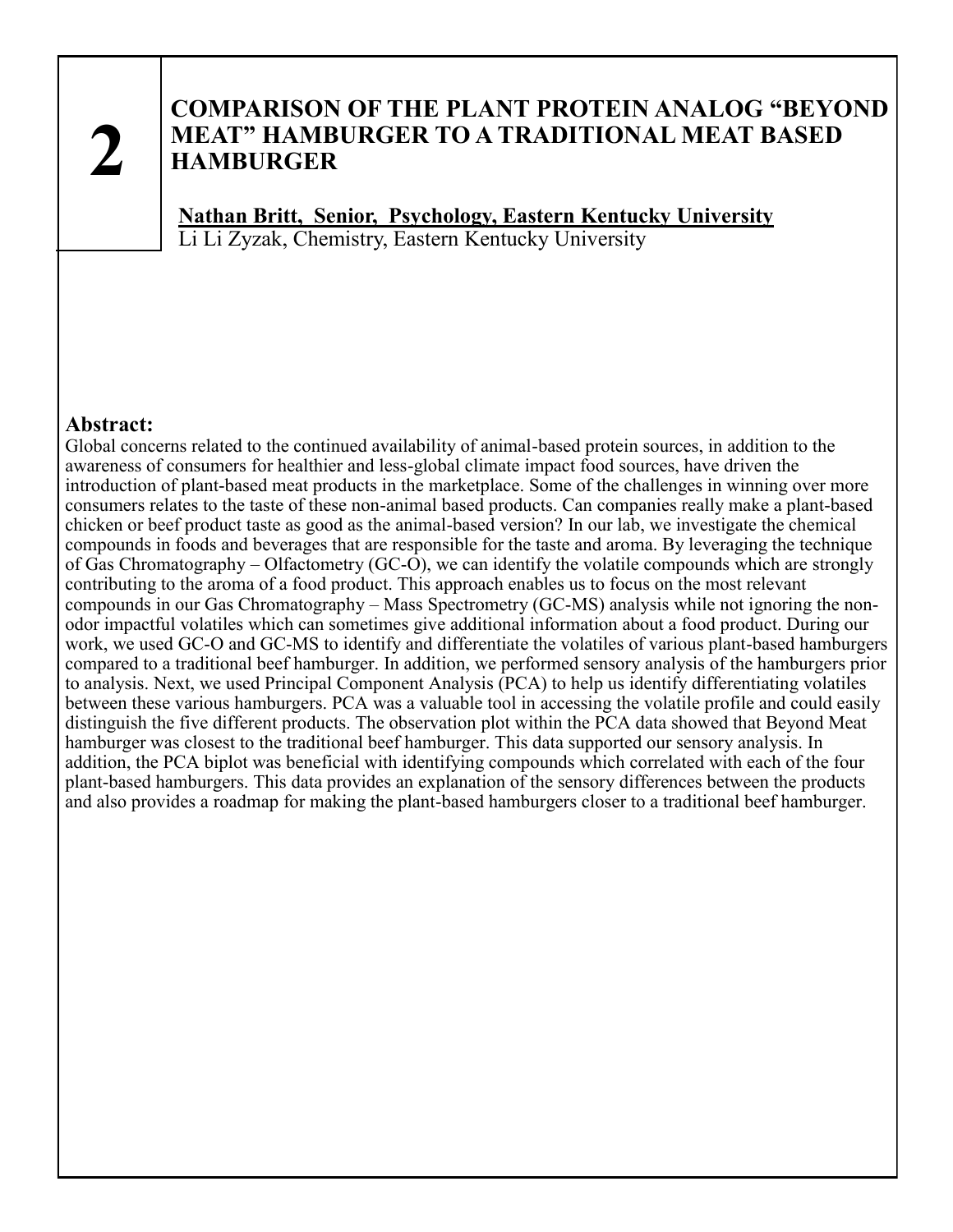## **THE FATE OF AMMONIUM IN SOILS**

**Matthew Burton, Senior, Chemistry, University of Kentucky** Chris Matocha, Plant and Soil Science, University of Kentucky

#### **Abstract:**

Nitrogen is a highly important plant nutrient, necessary to the production of chlorophyll, enzymes, and protein. Much of a plant's nitrogen supply is taken in from the soil. However, only certain nitrogen forms are available for plant use, namely, ammonium and nitrate. This research looks at the extent and kinetics of the reaction between ammonium and montmorillonite, a 2:1 expanding clay mineral commonly found in many soils. Reaction kinetics were evaluated by plotting remaining ammonium in solution over time. The reaction was found to have fast kinetics, as most the ammonium was removed in the first several seconds of the reaction. To evaluate the extent of the reaction, isotherms were made for the reaction at different temperatures. A higher K\* value was observed for the reaction at the warmer temperature, suggesting the reaction is endothermic. More research will be needed to further understand the reaction proceedings, as well as the ammonium retention mechanisms.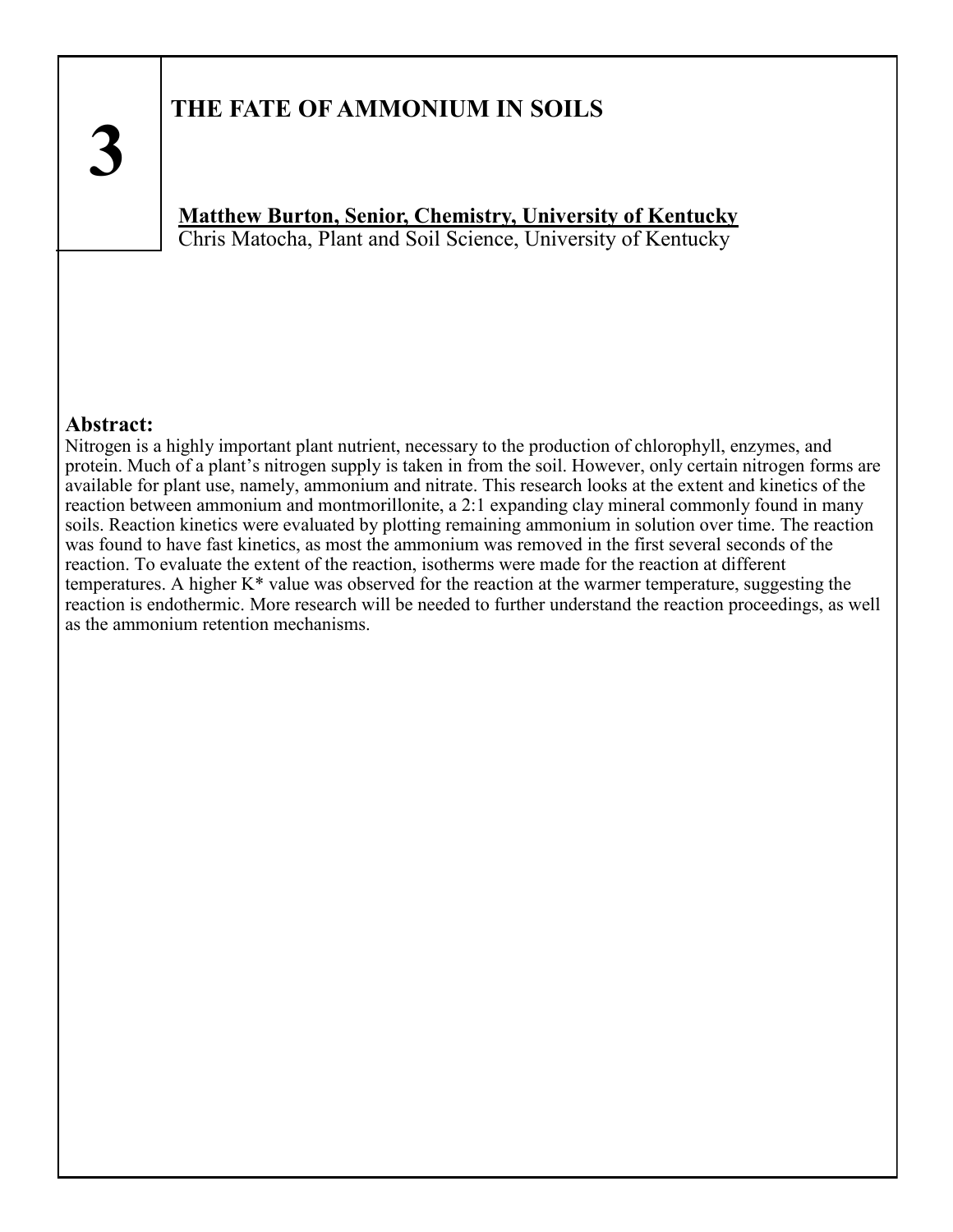## **THE EFFECTS OF C8-SUBSTITUENTS ON ELECTRONIC STRUCTURES OF FLAVINS**

**Samuel Chasen, Senior, Chemistry, University of Kentucky** Rajiv K. Kar, Chemistry, Technische Universität Berlin

### **Abstract:**

Flavins are versatile molecules that have an absorption maxima at 447 nm to 374 nm, giving off a yellow color. These molecules have been shown to exhibit significant oxidation and reduction activities that are imperative to life. Recent studies at the Miller Lab have shown that changing the C8 position of the simplest flavin, lumiflavin, has significant effects on the absorption maxima and its electronic properties. To understand these transitions, numerous quantum chemical methods were used to simulate seven lumiflavin derivatives to identify changes in the flavin's electronic structure that corresponds with its changing spectra. Using computational methods to simulate these flavins, it was found that the optical spectra from the calculated values of the simulated flavin are in a good agreement of the derivatives and follow a consistent trend of the experimental spectra.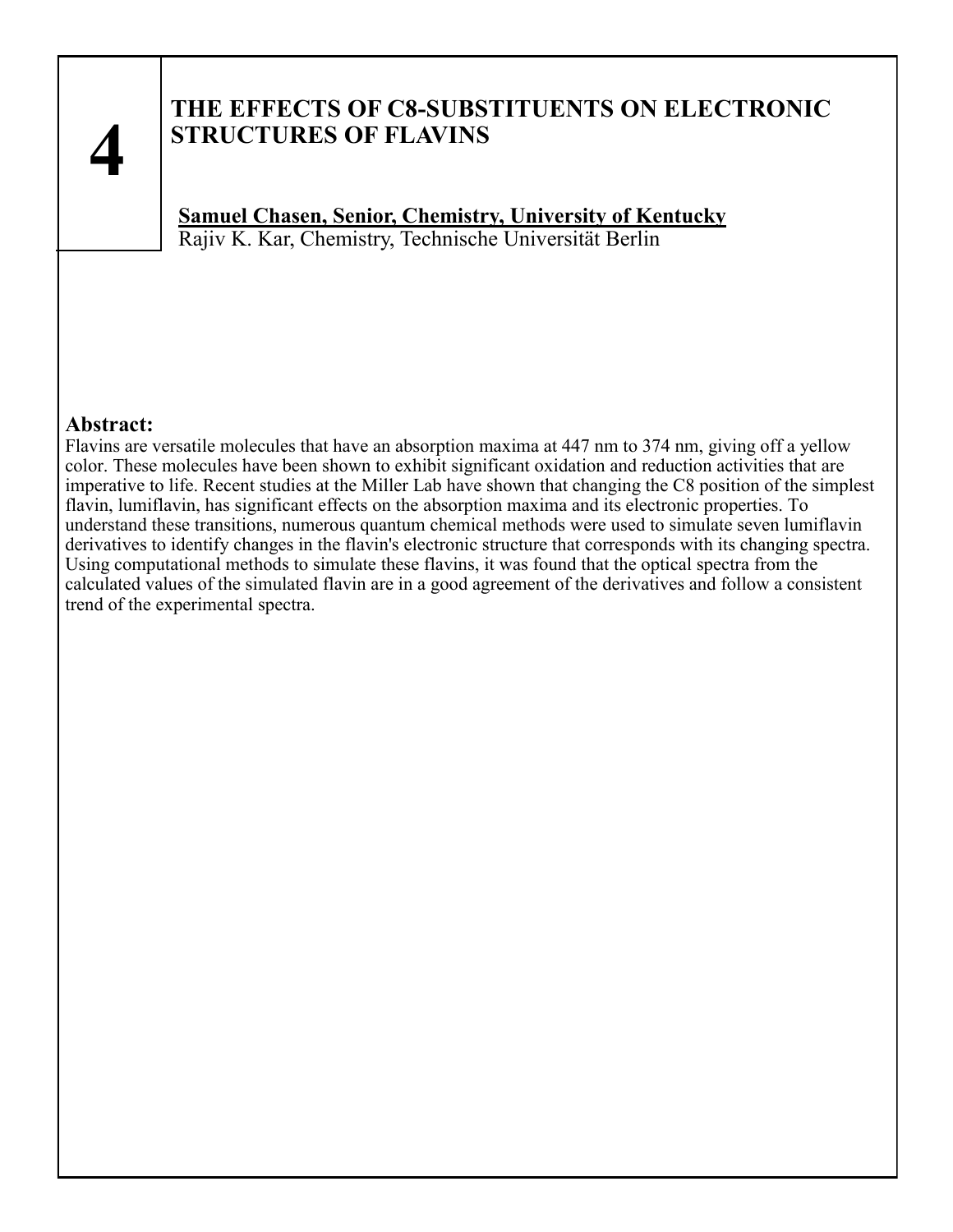## **UNDERSTANDING WHICH ELEMENTS ARE HARDER TO MEMORIZE AND EASIER TO FORGET**

**Hunter Filley, Senior, Chemistry, University of Kentucky** Stephen Testa, Chemistry, University of Kentucky

### **Abstract:**

Objective: This project is based on the biochemical characterization of a putative Glucan Water Dikinase (GWD) orthologue that has been identified in a unicellular, thermophilic red alga, Cyanidioschyzon merolae (Cm). The goal of this experiment is to study the functioning of three carbohydrate binding modules (CBM) of family 45 contained in the sequence of CmGWD.

Significance: Glucan water dikinase is involved in starch metabolism through phosphorylation. The carbohydrate binding modules are thought to be critical for the enzyme's ability to efficiently phosphorylate starch. The role of CmGWD in starch metabolism is of interest because of potential industrial applications. Methods: Bioinformatics to design primers to mutate certain tryptophan, tyrosine, or phenylalanine residues to alanine in three CBM45s. Polymerase chain reaction (PCR) to amplify the mutations. Transformation into chemically competent E. coli cells to grow cultures containing a large number of cells. A two-step purification scheme using affinity chromatography and fast protein liquid chromatography (FLPC). Carbohydrate binding and differential scanning fluorimetry (DSF) assays to test the ability of the CBMs to bind substrate.

Results: We were not able to purify some mutations of CmGWD. The assays that were performed showed reduced binding ability. We observed that mutations of critical amino acid residues did affect the overall binding ability of the CBMs.

Conclusion: On the CAZY server, the family CBM45 consists of 89 eukaryotic members, and all are found in GWDs. This project focused on the three CBM45s found in CmGWD. Knowing which amino acids alter the binding ability of CBM45s can help us determine the amino acids that are essential for the phosphorylation of starch by CmGWD.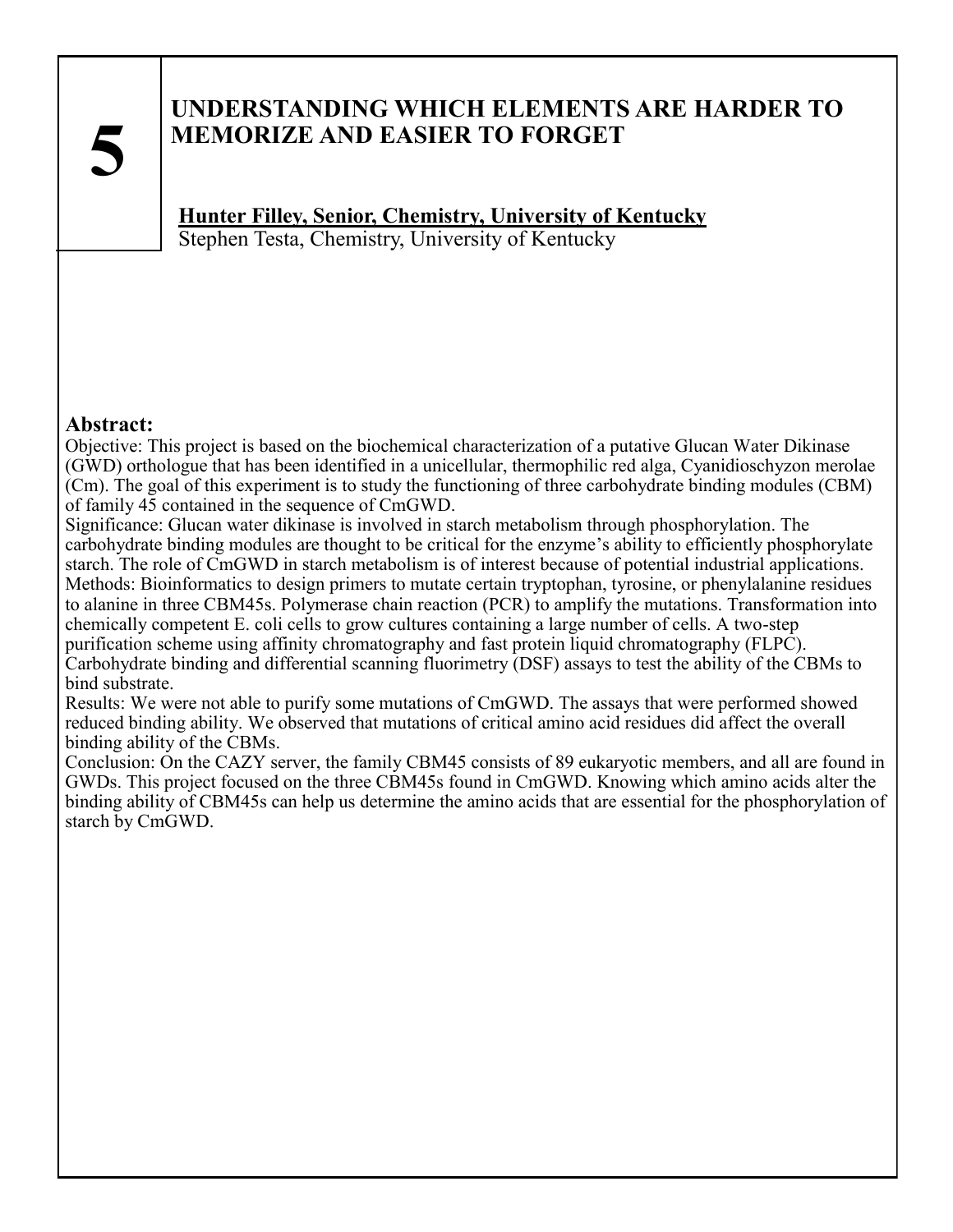## **SOLIDAGO AS A FETAL ALCOHOL SYNDROME PREVENTION METHOD**

**Camryn Kennemore, Senior, Chemistry, University of Kentucky** Allan Butterfield, Chemistry, University of Kentucky

### **Abstract:**

Fetal Alcohol Spectrum Disorders is a worldwide issue that results in a child after prenatal alcohol consumption. These disorders are incurable, which is why there is such a focus on preventing FASDs. New research suggests that alcohol related birth defects can be lessened or reversed using antioxidants. Because ethanol from alcohol creates oxidative stress in a fetus, scientists hope that a supplement of antioxidants could neutralize the radical oxidative species and prevent the damage caused by them. My intended project was to determine if the solidago has antioxidant properties that could do this.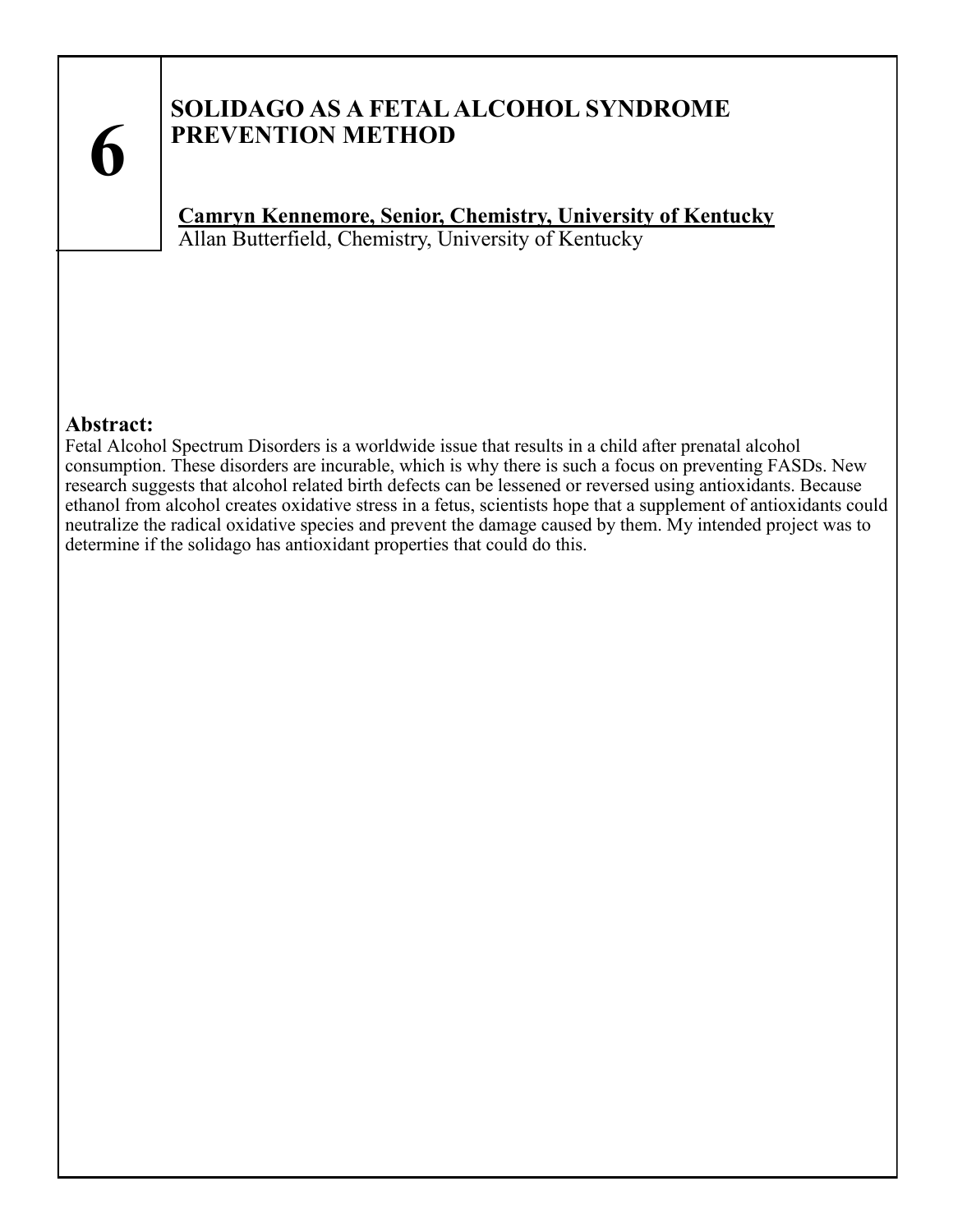## **THE ROLE OF POLYCOMB REPRESSIVE COMPLEX 2 AND CYSTATHIONINE BETA SYNTHASE IN LUNG CANCER AND COPD**

## **Alexsdandr Lukyanchuk, Senior, Chemistry, University of Kentucky**

Christine Fillmore Brainson, Toxicology and Cancer Biology, University of Kentucky

Allan Butterfield, Chemistry, University of Kentucky

### **Abstract:**

Studying the epigenetics and cellular microenvironment of lung cancer and COPD could lead to a better understanding of the nature and vulnerabilities of these diseases. This project focuses on how methionine metabolism affects the histone methylation and epigenetic state of lung cancer cells, and on how histone methylation affects lung cell differentiation in COPD. An important epigenetic regulator is Polycomb Repressive Complex 2 (PRC2), an enzymatic complex that methylates histones. The activity of PRC2 is potentially affected by Cystathionine Beta Synthase (CBS, an enzyme involved in the production of antioxidants) via a divergence in the methionine cycle favoring the transulfuration conducted by CBS instead of the methylation conducted by PRC2. The first hypothesis is that low methionine levels limit CBS activity which in turn stabilizes PRC2's methylating capabilities and increases therapy response. Lung cancer cells from three cell lines (A549, H2009, and H2030) were grown in variable methionine media and then analyzed with qPCR, western blotting, and Carboplatin dose-response studies. The results were that a low methionine restriction leads to a noticeable and reproducible decrease in CBS protein levels and also results in a higher susceptibility to chemotherapy treatment when compared to a high methionine medium, but the link to histone methylation is unclear. The second hypothesis is that decreased PRC2 activity in COPD patients drives the dysregulated differentiation of the lung epithelial cells. Lung epithelial tissue derived from normal and COPD- diagnosed patients was stained with various lung cell markers (MUC5ac, KRT5, and CCSP) and then analyzed with immunofluorescences. The results were that there is a significant correlation between low PRC2 activity and cell lineage shifts towards basal and goblet cell types as seen in COPD lung histology and that there is significant CBS overexpression in COPD lung tissue.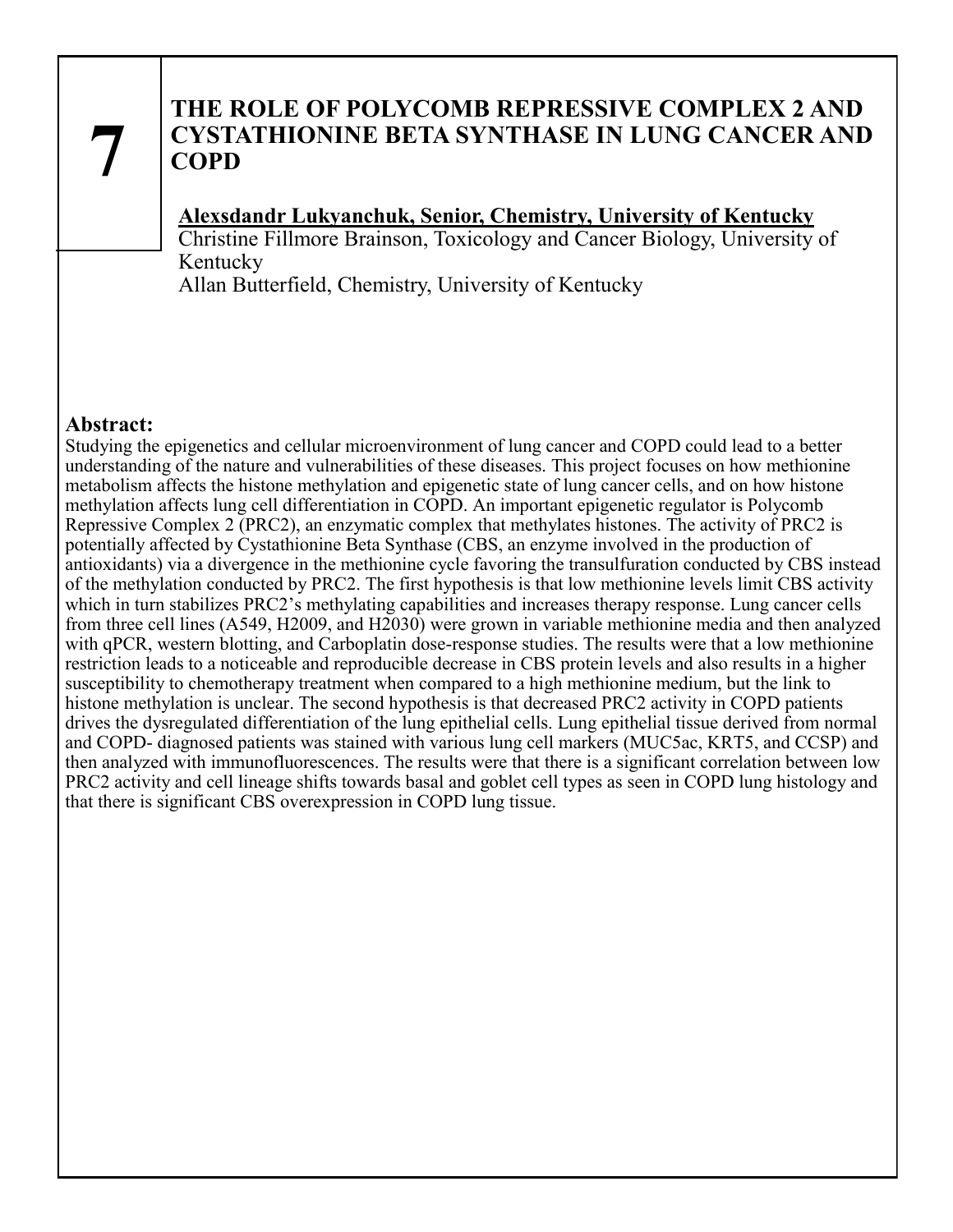

## **THE RATE OF FORGETFULLNESS FOR PERIODIC TABLE ELEMENTS**

**Maggie McGoldrick, Senior, Chemistry, University of Kentucky** Stephen Testa, Chemistry, University of Kentucky

#### **Abstract:**

The most known periodic table elements (noble gases, nonmetals, alkali, etc) are often introduced in introductory level chemistry courses, but as students near upper level courses, less common elements begin to be incorporated into the curriculum. When new elements are introduced that students have not yet covered, they are not only learning the new curriculum, but they are also trying to learn and remember an element. This creates more work for the student and can potentially lead to underperformance. The purpose of this research is to determine which periodic table elements are already known, easily remembered, or easily forgotten. With this data, chemistry curriculum could be more focused towards elements that are more easily remembered by students after being introduced, versus elements that were found to be forgotten easily.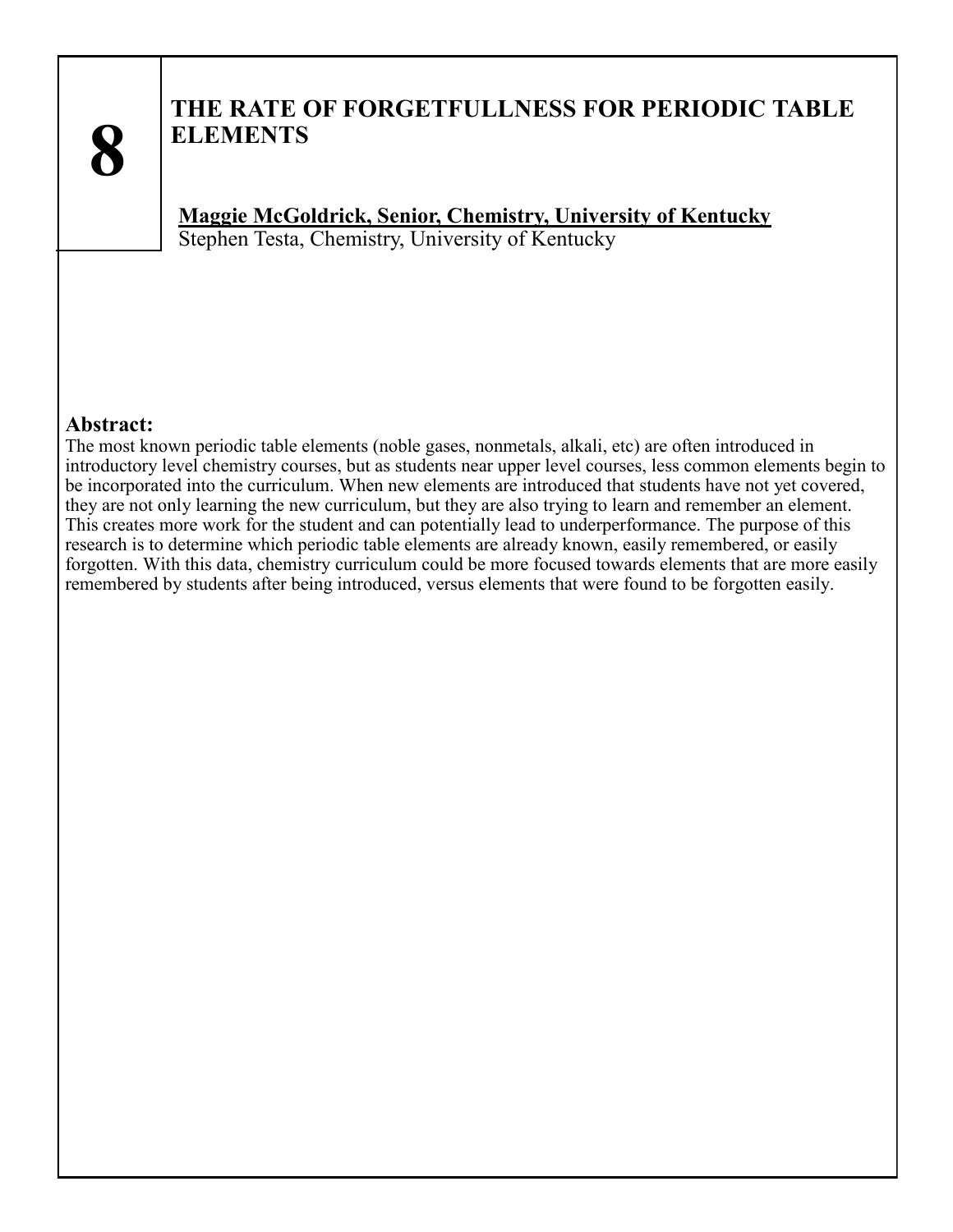

## **THE ELEMENTS: ENCODING, RETAINING, AND FORGETTING**

**Richard Murt, Senior, Chemistry, University of Kentucky** Stephen Testa, Chemistry, University of Kentucky

#### **Abstract:**

Time is a finite resource that shouldn't be wasted by inefficient methods or procedures, thus students who are pursuing degrees and taking upon themselves a firehose worth of material should pursue the most efficient methods possible to retain the material for success in their exams and futures. The goal of this experiment was to determine if a spaced repetition model was sufficient for retaining concrete material given a limited amount of preparation time. COVID-19 regulations limited the scope of the sample pool but results initially point to success in retaining material over a period of several months with an additional increase in retention once another period of material exposure occurred. Implications of this research could influence students, professionals, anyone that needs to retain knowledge to adopt a method that may be more efficient for their retention and success.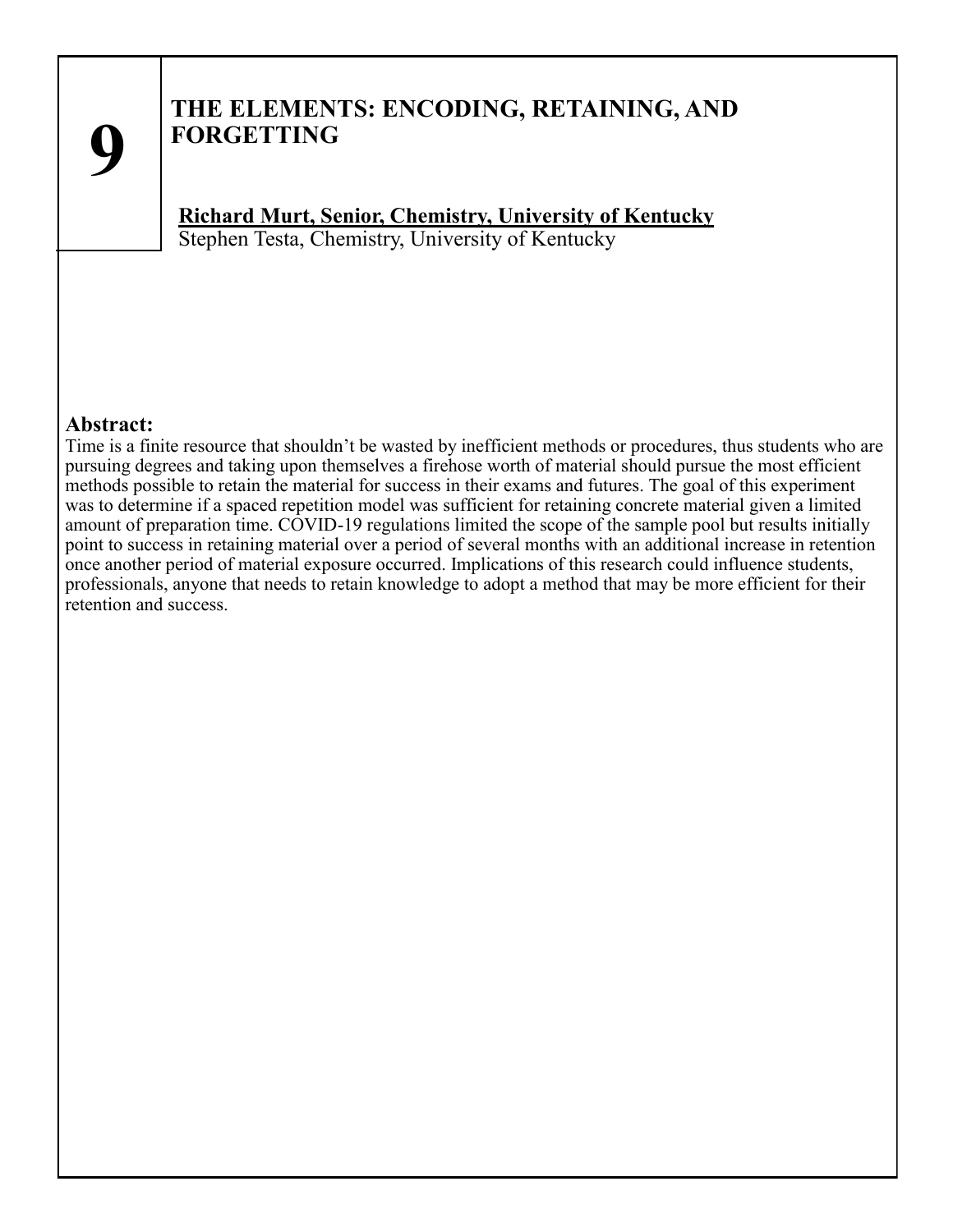## **THE PERIODIC TABLE**

## **Danielle Peterson, Senior, Chemistry, University of Kentucky** Stephen Testa, Chemistry, University of Kentucky

#### **Abstract:**

**10**

This study investigates memorization, retention, and my familiarity with the periodic table. Over a 63 day period, I took 10 tests to examine my retention of the periodic table elements. These tests were taken on day 1, 15, 16, 17, 19, 23, 31, 39, 47, and 63. The abbreviations were provided and I was tested on my ability to identify and correctly spell the elements. A baseline test was taken on day 1 of this study and acted as a point of reference for any progress throughout the study. For two weeks I studied the periodic table in whatever manner I found fit and took no tests. On day 15, I improved from 59 correct elements to 113. From day 17 - 23 only 3 elements that were learned from the study period were forgotten. A total of only 6 elements were never learned and 3 elements were hard to define throughout the study because they were forgotten, mixed up, or misspelled occassionally. The general trends for 12 elements that were either never known, hard to define, or forgotten were elements that resided in periods 5, 6, and 7. It is concluded that the chemistry of elements has not been explicitly discussed or mentioned throughout my undergraduate career and this made memorization difficult. I can conclude that familiarity with elements is crucial and aids in the retention of element abbreviations and names.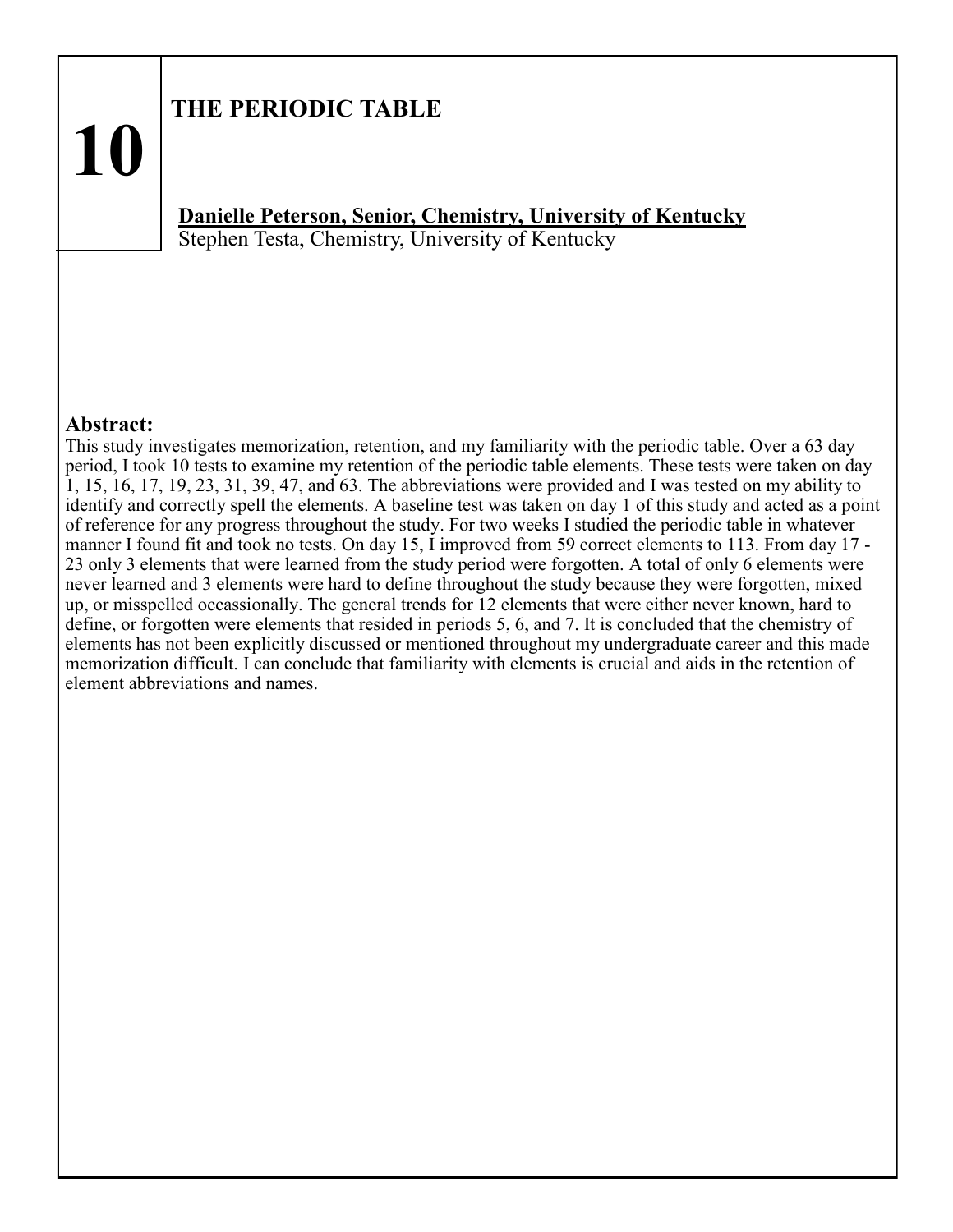## **DEVELOPING A NEURAL NETWORKS FOR DIHEDRAL DEPENDENT ENERGIES**

## **Andrew Smith, Sophmore, Chemistry, University of Kentucky**

Chad Risko, Chemistry, University of Kentucky Rebekah Duke, Chemistry, University of Kentucky Vinayak Bhat, Chemistry, University of Kentucky

### **Abstract:**

Computational methods are essential for enhancing the speed of materials development. While these methods are still faster than traditional experimentation many calculations are incredibly time-consuming. Taking, for example, the computational derivation of optical properties interesting in solar cells. To determine these properties, one might use molecular dynamics however this generally requires a dihedral angle vs potential energy surface which must be parametrized using density functional theory (DFT). This is problematic as density functional theory typically runs on an n3 timescale. Thus, leading to calculations of a single conformation taking hours to days for some large molecules. However, some have worked to remedy this by using neural networks such as the ANI model developed at Los Alamos by Smith et. al. in 2016. While this model excels at many simple molecules it struggles with properties key to many organic photovoltaics. In this work, we attempt to expand on the work of Smith et. al. to increase the accuracy of ANI on particularly on molecules with extended pi conjugation and generally larger molecules (greater than 50 atoms). This was done by using active learning as well as in-house generated DFT calculation. Although work is ongoing thus far the accuracy has been improved from an error of ~80kcal/mol to ~32kcal/mol for such molecules.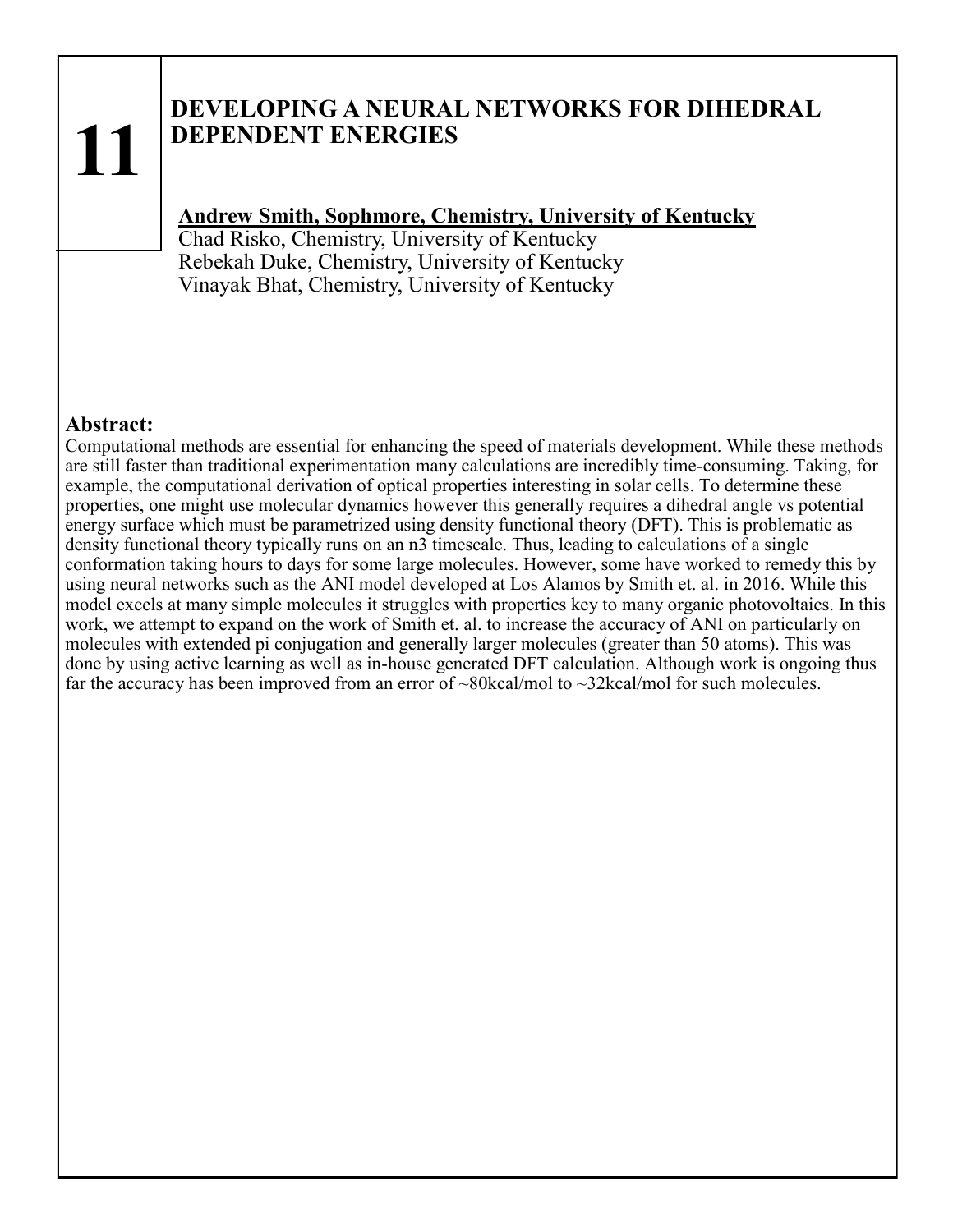## **DEVELOPING STRUCTURAL DESCRIPTORS FOR Π-CONJUGATED MATERIALS**

## **Parker Sornberger, Junior, Chemistry, University of Kentucky**

Chad Risko, Chemistry, University of Kentucky Vinayak Bhat, Chemistry, University of Kentucky Alex Ai, Chemistry, University of Kentucky

#### **Abstract:**

In organic semiconductors, the chemistries of the  $\pi$ -conjugated backbone and the pendant alkyl side chains can influence the semiconductor's electronic and optical properties by in part controlling how the molecules pack in the solid-state. Unfortunately, a definitive association between molecular structure, solid-state packing, and the resulting properties of the material does not yet exist, and researchers must instead create new organic semiconductors through trial and error. The Organic Crystals in Electronic and Light-Oriented Technologies (OCELOT) database provides researchers with myriad robust chemical and structural descriptors to aid in this process and formats data such that machine learning models can process available data to make predictions about a yet-experimentally uninvestigated material's properties. To provide structural descriptors, the application programming interface (API) of the database utilizes graph-based partitioning methods to rapidly decompose a molecule's structure into a variety of backbones and sidegroups. We generate such descriptors by transforming the atoms in molecules rendered via the Python library, Pymatgen to nodes in a graph created with a secondary Python library, NetworkX. From here, we exploit NetworkX's expansive graph manipulation functions to alter our molecules. Through these methods, a researcher can obtain a given molecule's optical chromophore, largest group of fused rings, largest group of rings connected by a single bond, and its Bemis-Murcko scaffold, which contains all rings in a molecule connected by bonds of any length. Likewise, a researcher can also access the side-groups for any structural backbone selected. Furthermore, a machine learning model given this information could use these structural descriptors to make associations with a molecule's experimentally determined properties. Then, the trained model could help a researcher determine the most promising hypothetical materials to experimentally characterize. The OCELOT database can be found at: <https://oscar.as.uky.edu/>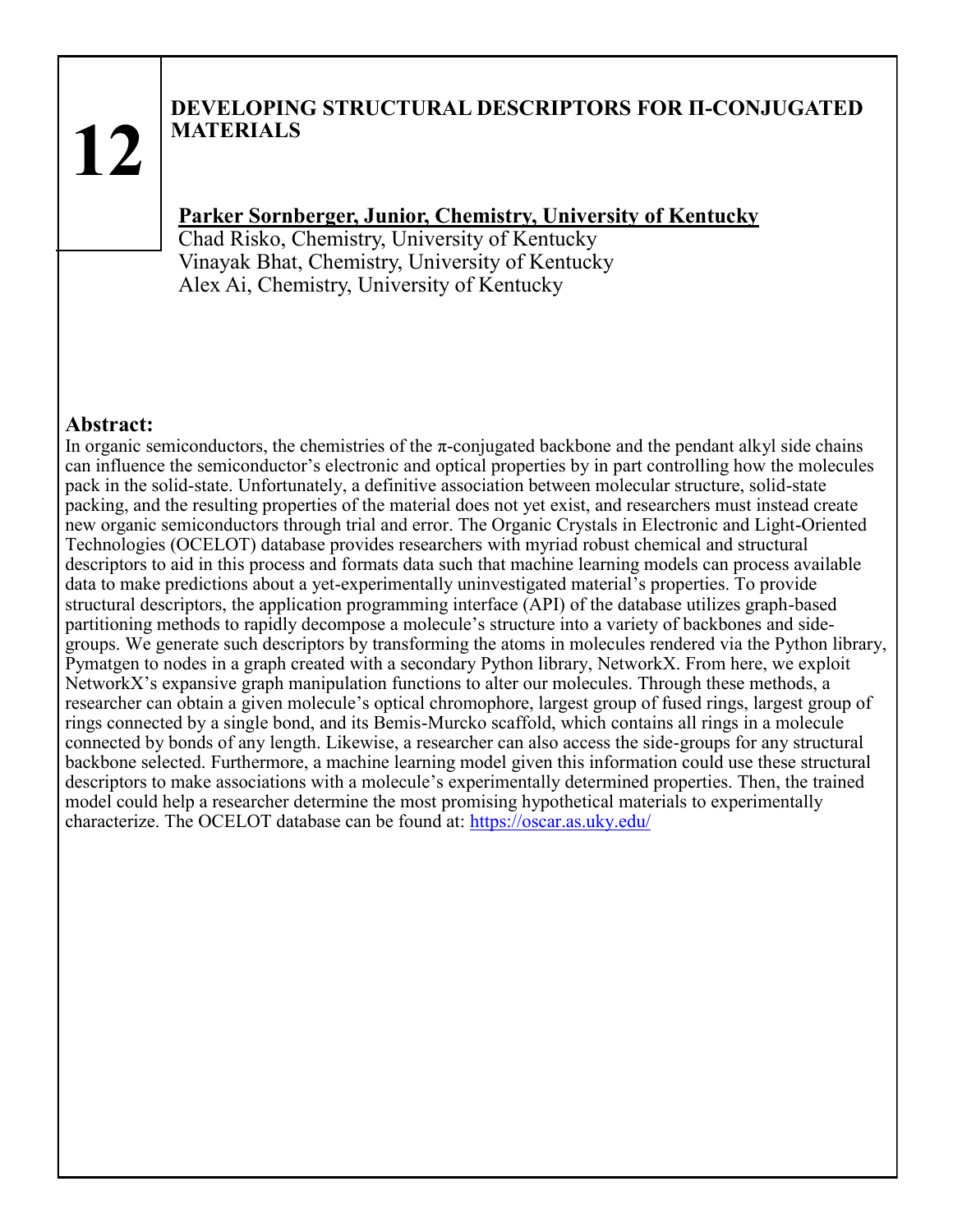## **ANALYSIS OF THE ANTIOXIDANTS IN HOMEMADE VS. COMMERCIAL KOMBUCHA**

**Olivia Vick, Junior, Health and Sciences, Asbury University**  Bruce Branan, Health and Sciences, Asbury University

#### **Abstract:**

Kombucha is tea that is fermented by a symbiotic culture of bacteria and yeast (SCOBY). It has many purported health benefits, partly due to its antioxidant levels. This study contrasted the concentrations of antioxidants in homemade vs. commercial kombucha. High performance liquid chromatography (HPLC-UV) was used to analyze the concentrations of the antioxidants caffeine, catechin, epicatechin, and epigallocatechin gallate (EGCG). UV-Vis spectroscopy was used to analyze the concentrations of total antioxidants in the kombucha samples. The concentrations of caffeine, catechin, epicatechin, EGCG, and total antioxidants were all shown to be statistically higher in homemade kombucha than in commercial kombucha  $(p < 5\%)$ . Of the four, only EGCG concentrations were shown to be higher in homemade fermented kombucha than in the original unfermented tea. There was no significant difference between caffeine, catechin, epicatechin, or EGCG concentrations in the analyzed kombuchas with fruit compared to plain kombucha.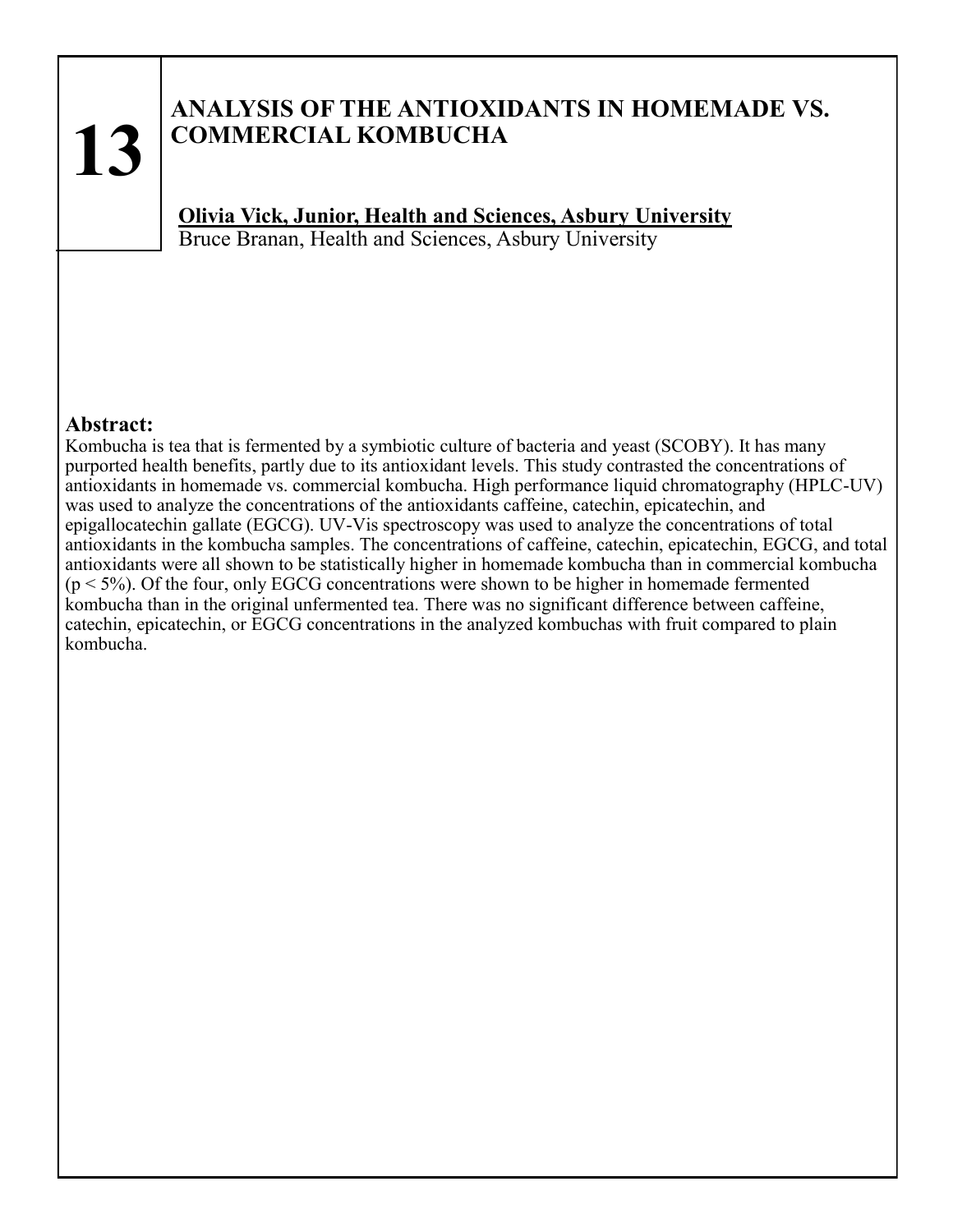## **EFFECTS OF TREATMENT WITH THE CHEMOTHERAPEUTIC AGENT ABT-199 ON SERUM AND BRAIN LEVELS OF PRO-CASPASE 3 IN WILD-TYPE MICE**

## **Madison Webb, Senior, Chemistry, University of Kentucky**

Allan Butterfield, Chemistry, University of Kentucky Shekinah Alfaro, Chemistry, University of Kentucky

### **Abstract:**

Chemotherapy-induced cognitive impairment (CICI) is a condition occurring during or after chemotherapy treatment that results in memory, learning, concentration, and reasoning impairment, thereby impacting the short-term or long-term quality of life in cancer patients. Certain chemotherapeutic agents, such as the cytotoxic Doxorubicin (DOX), have been shown to induce apoptosis in both tumor and normal models, leading to CICI. ABT-199 is a non-cytotoxic chemotherapeutic agent that functions through inhibition of BCL-2, a protein inhibitor of apoptosis. As such, it is hypothesized that administration of ABT-199 will increase serum and brain levels of pro-caspase 3, a precursor to the downstream apoptotic mediator caspase 3, in wild-type mice. 12 male and 12 female wild-type mice were divided equally into three treatment groups: saline, buffer vehicle, and either acute (one dose of 500 mg/kg) or chronic (escalating daily doses of 25, 50, and 100 mg/kg for 8 days) doses of ABT-199, all given by gavage. Levels of pro-caspase 3 in serum and brain samples post-treatment were determined via Western blot analysis. Compared to the saline control group (n=4,  $0.85 \pm 0.30$  a.u.), ABT-199 decreased serum levels of pro-caspase 3 in acutely treated male mice  $(n=4, 0.38 \pm 0.21 \text{ a.u.}, p<0.05)$ . ABT-199 increased brain levels of pro-caspase 3 in acutely treated male mice  $(n=4, 1.53 \pm 0.07 \text{ a.u.}, p<0.05)$  compared to the saline control group  $(n=4, 1.25 \pm 0.04 \text{ a.u.})$ . No differences were found between groups in acutely treated female mice serum. Similarly, no differences were found between the serum of buffer- treated and chronically treated male or female mice. However, serum procaspase 3 levels were increased in female buffer-treated mice (n=4,  $2.55 \pm 0.09$  a.u., p<0.05) versus male buffer-treated mice (n=4,  $1.32 \pm 0.56$  a.u.). ABT-199 decreased brain pro-caspase 3 levels in chronically treated female mice (n=4,  $0.79 \pm 0.10$  a.u., p<0.05) versus buffer-treated female mice (n=4,  $0.98 \pm 0.06$  a.u.). These results indicate that the impact of ABT-199 treatment on pro-caspase 3 levels is dependent upon both sample type and gender. Furthermore, the results suggest that administration of the lipid-heavy buffer itself impacts pro-caspase 3 levels in the brain and serum of wild-type mice. Future research directions include performing Western blot analysis on serum and brain samples to probe for markers of oxidative damage that might precede the observed changes in pro-caspase 3 levels.